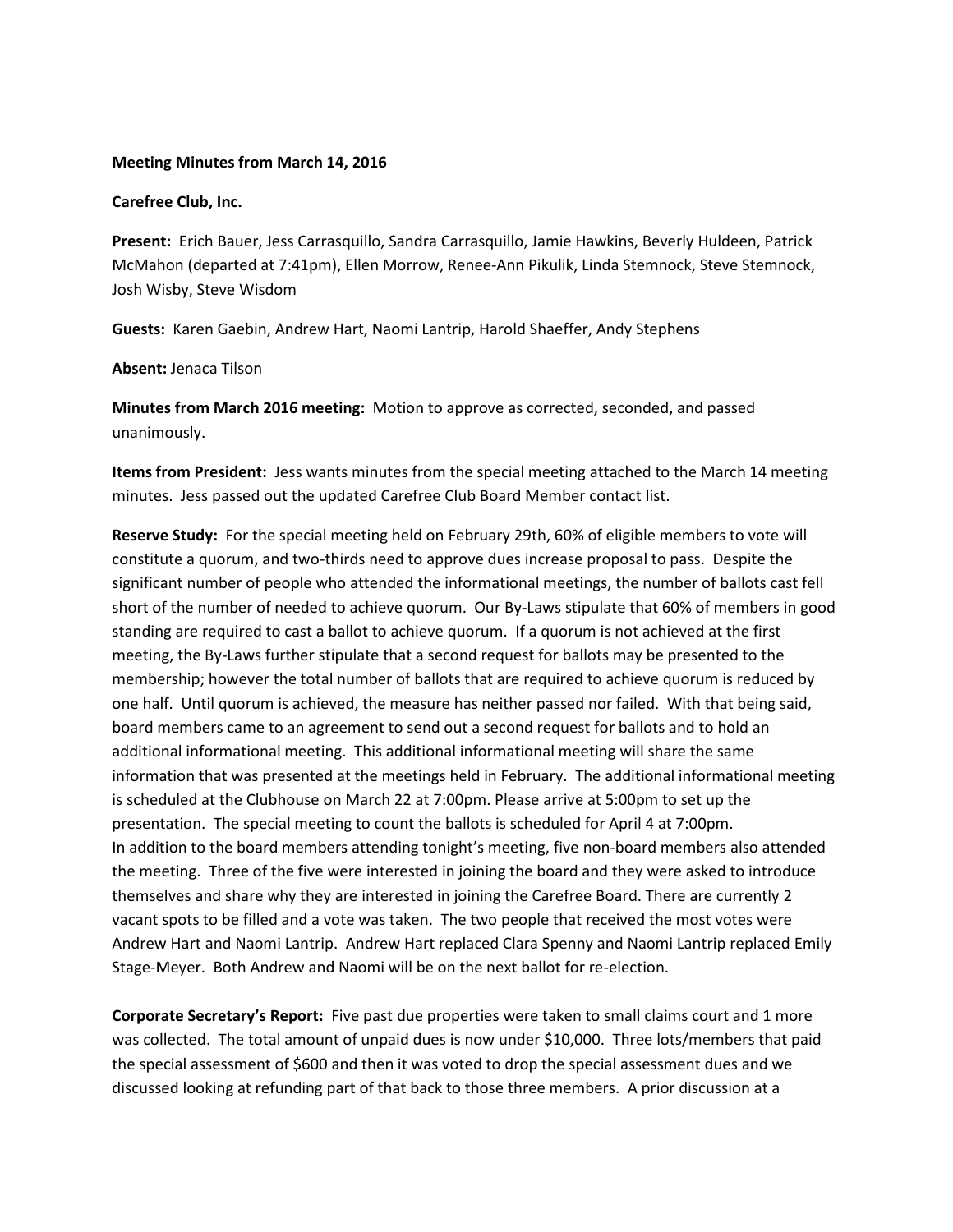previous board member meeting took place about this subject and Linda is going to look back at the meeting minutes when this was originally discussed to determine what, if anything, was decided on the subject of refunding part or all of the special assessment for these lots/members. Sandra is on schedule with the pool tags and she plans to send the pool dues letters after the April 4<sup>th</sup> special meeting.

**Treasurer's Report:** We collected \$1,900 from dues in February and picked up a couple real old ones. Republic has a \$9 container refresh charge and was asking if we are going to keep paying this. Steve will call Republic about this fee. Kitchen remodel items keep reducing. Small claims and leins noted. Lifeguards are already set for the 2016 summer season and Renee-Ann will attend the employee orientation meetings to make sure that they bring their valid picture I.D. and SSN to prepare their employment packages. Tax Return was mailed today, March 14, 2016. Motion to accept the financial reports passed unanimously.

# **Committee Reports**

**Pool:** The repair of the concession building was completed and the total bill was \$560. 2014 repairs came out of contingency. Linda is looking to have the expense come out of contingency instead of the pool. All the guards are in place. More tiles have come off the baby pool and the patch jobs that Steve and Linda have done are not going to hold. They are currently getting estimates to repair, repaint and retile. The main pump for the big pool can either be rebuilt or replaced. Rebuilding is about 1/3 the cost of replacing with new. Chemical lines were leaking and Jason from Rogers pools will be fixing the issue.

**Grounds:** Patrick reported that he received 4 proposals and he has chosen DeBaun and Sons. We need someone to take over maintenance of the island and Patrick will try and post something to Nextdoor.

**Newsletter:** Question was brought up wanting to know if we can add the special edition newsletter as an attachment to the emails.

**Clubhouse:** One night a week that the clubhouse is not being used, carefree residents are interested in holding Zumba classes for 1 hour. Members and members' friends are welcome. \$10.00 per person would be charged for the class in which  $\frac{1}{2}$  would go to the instructor and  $\frac{1}{2}$  towards the clubhouse rental. We, as a board have to be careful when considering these types of scenarios due to the liability issues. Motion to move forward; majority Yes and one No.

**Web/Swim Team:** Continuing to work more on the database and trying to get a handle on the emails. Erich is currently getting a 40% rejection rate and needs to have correct email addresses. Erich will get with Linda regarding what is causing the errors. We need to be able to email directly from the database to be more efficient. He put a read receipt on the email being read and he's getting a very small amount. Renee-Ann asked if it could be that they are going to their Junk folder as spam. On the Carefree website Erich will move Josh to board member and put Beverly for Activities. Linda will be sending the 2016 Pool Rules for Erich to post. Erich is looking to add contact information for the Crime Watch.